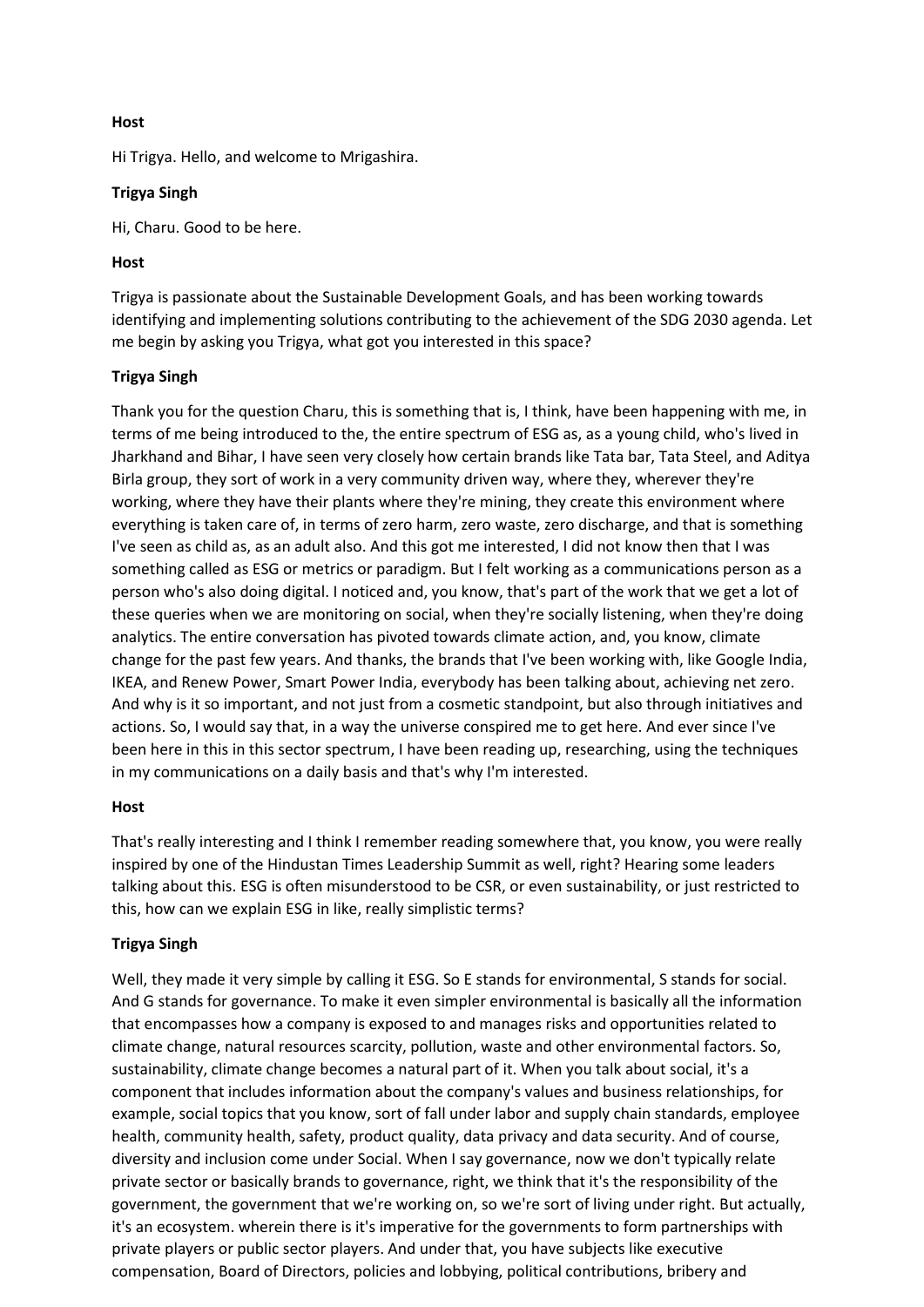corruption. All these three factors are measured on sort of a in a period of time, let's see, quarterly, you know, in like a yearly basis, and there is scoring that's given to companies. Typically, it's always been thought that, you know, ESG is something that's related to investment. And you know, of companies that are compliant are good bet in terms of investing in the stocks. But what is happening now, and it's been happening for the past almost six, seven years, at least globally, is there's a shift. Communications plays a very important role, people within the company, the leadership, and the communities where they work in are now all being cognizant of the fact that the entity, the private player, or the public player, is ESG compliant. So ESG is not just CSR, it's not just sustainability. It's not just governance, it's not just good practices. It's everything. And the reason why it's important is because it obviously reduces risk in terms of investment, yes, but also in terms of having an entity that is looking after the community, whether the entity is good enough or not. That is something which has become a democratic conversation now, people are having that conversation now, which is really important, which means people are understanding it. But there is still a long way to go.

#### **Host**

That actually demystifies the whole concept really well ESG and it actually puts things more in perspective. And hopefully, this will do away with some of the myths surrounding the conversations around ESG. In fact, very interestingly, you picked up about the government, I feel, and studies are also showing that governments around the world, and I'm not sure, about India and I think India is still lagging behind. Governments around the world have woken up to the concept, and they're doing their bit in bits and pieces, and they have indicated, especially now, you know, that they want to build back better by boosting the economy, while also addressing social issues so that includes climate change. So, so yes, you're right, people still have a long way to go to understand the whole conversation, the whole narrative around ESG.

So, this brings me to the point that what effective ESG strategies do communicators need to adapt to you would advise them as someone who's been working in this space, who understands this space, and probably the first person working in an agency really has learned the ropes, what would you advise communicators who are interesting, interested in this subject and want to really learn further, and obviously come up with a, you know, some interesting things for their clients?

### **Trigya Singh**

So, okay, there isn't one way to look at this, but I'll start with the basic, every communicator these days, or some, I would say years has been you have a messaging framework, you begin there, that's literally the DNA of all your communication, outreach, initiatives and planning, you include ESG, in at that stage, when I say it's a messaging architecture, think of it like a pyramid, right. In a pyramid, you have all these different levels, right. You begin with the simplest and easy level, which is, you know, more easy to understand for everybody that is Environment and Climate conservation. You talk about initiatives that your brand, or your prospect is going to talk about should be talking about, you mould, all your PR, and your social initiatives, you know, online, offline both and your campaigns accordingly and you build them around environmental climate conservation topics, under which of course, you talk about how the market is aligning, you look at how KOL's, key opinion leaders are talking about, you are cognizant of the fact that you're not just an individual in that system, but you're also forming a chain in terms of communication. So, let's say from a simplistic point of view, if there's a tweet thread that's going on, if there is a topical thread that's going on ESG or let's say net zero laddering back to environmental carbon conservation, you latch on that. You talk about what are you doing in terms of that? What it does, it has a ripple effect.

### **Host**-Right

**Trigya Singh**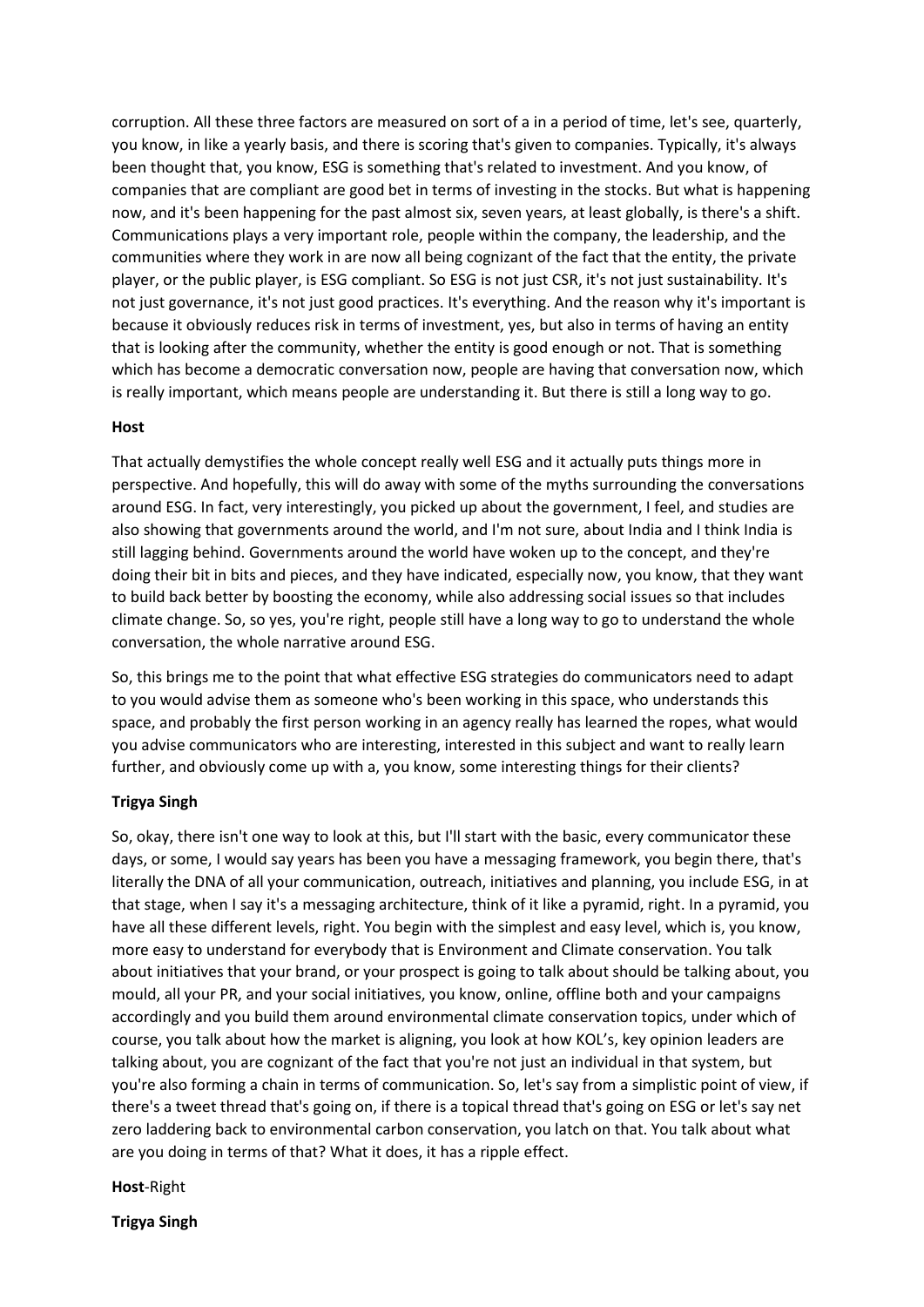and it Yeah, and it actually helps you further the conversation. The second layer or part of the pyramid that you can have is called fair balanced development. Now, because you're a player in the ecosystem, you're not just an individual who's just talking about, just talk about what you're doing. You also have to be cognizant about what your employees, your community where you're working, the host, a state government or the central government is talking, and how are you aligning with those ideas. Now, to give you an example, a couple of months back, Niti Ayog came out with the India 75 charter. Everybody's almost read that, but very few people have come out and understood that it is built around ESG principles. And all the three things that I spoke about earlier are a part of it. So, when private partners or entities start aligning to that in their campaigns, again, would make more sense. And would, you know, it wouldn't bombard people and wouldn't confuse them. So, if you do it in a stage wise thing, it'll be very easy. The third thing you can add to your communication pillar, a pyramid is talking about transparency and human rights. Again, talk, the conversation should be around how you're building trust, creating dialogues, how is skilling, not just your own workforce, but the workforce around the community where you're working? How are you forging partnerships, and how is that good for you, and the environment and the community, and laddering back to the the grassroot level where you're working. And the fourth and the most important and the most topical thing being health and well-being which is typically the bottom of the pyramid. But now given the circumstances, most brands are now inverting the pyramid and talking about that first. Health and well-being in COVID times is extremely important not just for your own health and well-being or just your own employees' health and well-being. But again, you know, something like safety of workers, their family, their surroundings. And if that sort of, you know, is becomes the foundation of your conversation, that also helps people understand that hey, you sure to do good. The best example right now would be just take an example that is like a CRED doing, you know, the implication of their credit points and donating oxygen. Right, that's a great example of that. Look, look at what TATA's are doing, look at what Mahindra is doing, Mahindra has activated, its fleeto vehicles, and is also producing oxygen. And you have the top leadership, the C-suite, constantly being involved in the health and wellbeing conversation. It's all happening for a reason. So, the best and the basic thing is to do when you're mapping your conversation mapping your lead plans have ESG principles right in the front. Start with that, pivot from let's say high volume to high focus, use digital in a timely manner ship alignment of narrative. And of course, ensure that the focus is also on internal communication that's really important. So it's like a more of a multi-pronged strategy.

#### **Host**

I really like the way you like, you know actually made me visualize the entire architecture. You've talked a lot about employees, as the employee becomes central to all communication, how can a strong ESG proposition prove to be an enabler for internal comms specifically.

### **Trigya Singh**

So I'll actually give you an example for this. Last year, this is something I was doing really, day in day out as part of my work. So, before COVID hit, because all the regular you know, topical, and marketing promotions on digital and PR, and then eventually when COVID hit and people were like, okay, we're going on a lockdown mode, we're not talking about things, we are keeping quiet. From that within a few weeks, all my brands got activated. One of the brands that you would not think that would be doing ESG communications this aggressively was A) Vedanta and B) Castrol India and Castrol India is an interesting example because typically lubricant brands or brands that are in the automotive space, do not talk about ESG or do not talk about sustainability but they started the conversation by involving the employees in it, we sort of created this entire framework where employees could come in, give the video bytes of the good work, either whether it's either about CSR, whether it's about the daily work they're doing at home to make the environment better, or the relief work that they were doing. And this, you know, made the entire thing very interesting because the social media platforms to the brand became a platform for the employees to speak. Now when you take employees and empower them and tell that hey! you're as, as bigger part of this ESG or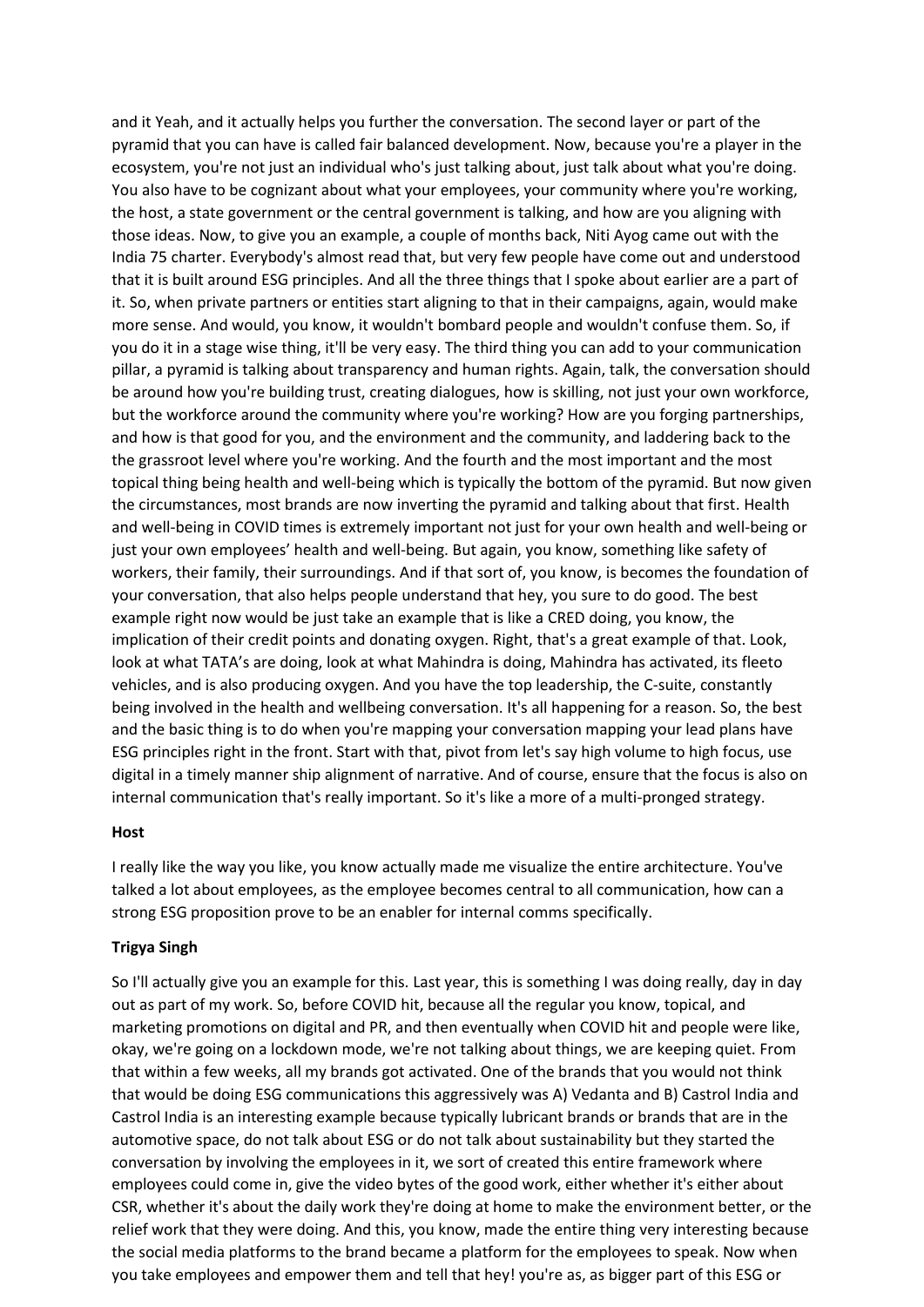sustainability conversation as we are as a brand it creates a different effect because A) it's more shareable it is shared to more people, more people get educated more people are participating because there's a known face, talking about how they did their real life. That was great. For Vedanta, we started this interesting series about Vedanta heroes, again laddering to CSR, talking about, the relief work they're doing in their communities, they're also doing, people are doing, you know, giving donations, people are distributing food, to not just well, people and humans, but also animals, taking care of the community is not just restricted to the human population. So those stories lend credibility, it also showed that the, the ESG factor, the environment, social governance factor is in the DNA of these organizations. And it's not just something that you do for a mandatory metric measurement, which is engagement and reach.

#### **Host**

No, I completely agree. And, and I think you've really explained this well, and then now that you've painted this fantastic picture of what the ESG Communication metrics, and the whole architecture needs to look like, both internal and external, let me come to evaluation measurement. Even the best of programs without measurement, you know, has literally no meaning. So, what would you recommend?

#### **Trigya Singh**

The way I look at communications is really simple Charu. Communicators are jobs on a daily basis, there's just two things A) more than impressing express in a way that people understand. And your communication should not be limited only to a certain set of people, which is KOL, right, Key opinion leaders, it should be for everyone, if it's social, it is supposed to be social. And measuring social is easy, because every footprint that you leave on social media is measurable in terms of reach impressions, or engagement, congruence in terms of sentiment. Now, what we did and I've been working on this for past, almost three years is create a framework to which is easy to calculate, marry that framework with typical social or digital listening tactics, there are a lot of tools for that. And the measurement framework is really simple in this term, you have these three pillars, right environmental, social, and governance. Under environment, we have let's say, resource use, emission, emissions innovation, you give scoring, in terms of what is the coverage now, for example, for ESG compliance, all brands have to talk about the impact. They do that through the annual reports, they do that to their different publications and journals, white papers, what not. But the reality is they have to talk about numbers. When you look at the numbers and look at the impact those numbers are having in terms of reach and relevance and resonance and social, you can create a scoring, let's say I give environment 20. I give social 20. I give governance 20, basic scoring. And I also put a benchmark against the best practices, let's say for me, let's say if a Tesla is the best example, and they have a 20 to 20 plus scoring, in general terms speaking, I would benchmark the brand that I'm working with against that. And then obviously include social listening mechanisms to sort of see what they're talking about on social, how is their sentiment going? Is it towards negative, is it more towards positive, is it more towards neutral, and then pivot using the three principles? Now, my in my experimentations in the past few months, what I've seen is the moment you start talking about environmental, social and governance, your scoring automatically goes up if you're, you know, validating with numbers and impact stories or beneficiary stories, like we want to call it, if you're not and you just talking about fluff stuff, which is basically topicalities or you choose sort of flattering to leeching on upon something that says topical, let's say a cop 26. A brand wants to just be a part of the conversation without really talking about how they are actually doing it on ground. It reduces the scoring. So, we also take cognizance of the vanity metrics and the vanity content that comes up from PR and social and give negative scoring accordingly. And that balances the entire scoring, So it all boils down to three things its relevance, resonance and reach, the way you know, in a very simplistic way right.